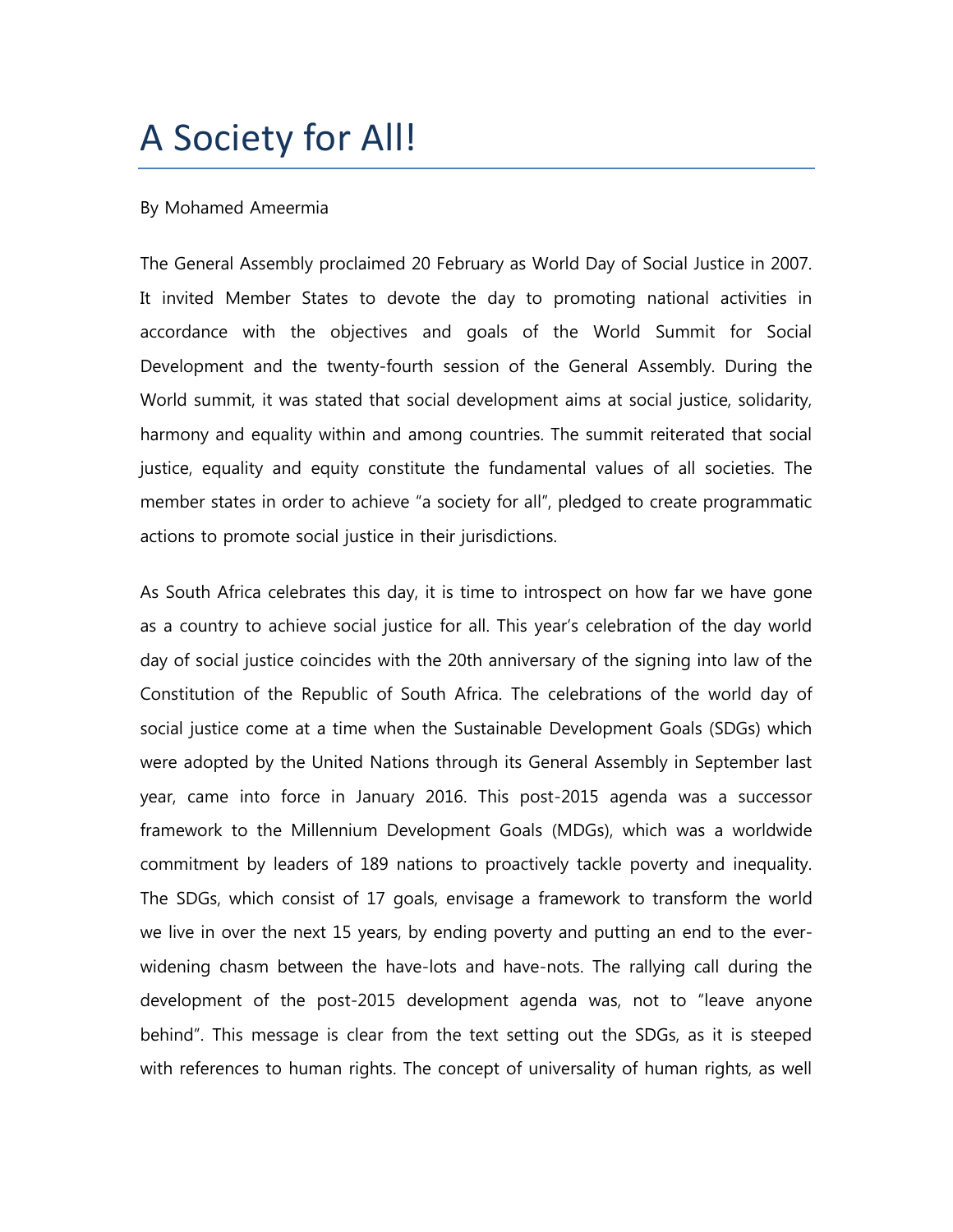as the integrated approach to human rights found in the text, is akin to the interdependence and indivisibility of human rights.

The MDGs were previously criticised for not containing a stand-alone goal on access to justice. The importance of a self-standing goal on access to justice becomes clear in the context of the African continent where a majority of the populace are unable to claim their rights because of poverty and inequality, as most people due to lack of financial means remain vulnerable to abuse and exploitation. Therefore, in including a stand-alone goal on access to justice, the SDGs have given teeth to the other goals encapsulated in this framework. For example, goal 6 refers to the need for everyone to have access to clean water and sanitation. The inclusion of the goal on access to justice will serve to protect and shield those who have hitherto not enjoyed such benefits, from being further deprived to enjoy such rights. Further, a stand-alone goal will now serve as an enforcement mechanism for people living in poverty to ensure that exploitation by powerful public or private actors, is prevented.

The adoption and coming into force of the SDGs present an entry-point for the South African Human Rights Commission in its capacity as a National Human Rights Institution. As a National Human Rights Institution, the Commission in terms of the SDGs, will continue to play its role to promote human rights in the country by engaging with the government to ensure that nationally tailored targets, are human rights centred. The Commission will continue to monitor and hold government to account for poor or uneven progress in the attainment of the SDGs, simultaneously, striving to secure redress for victims of human rights violations.

Further, the adoption of the SDGs, particularly goal 16, which envisages access to justice for all, provides an opportune moment for a rethink on the importance of the community advice offices in our country. Community advice offices are one of the avenues utilised by communities to access justice. Community advice offices operate in remote areas serving as conduits for the indigent and marginalised communities